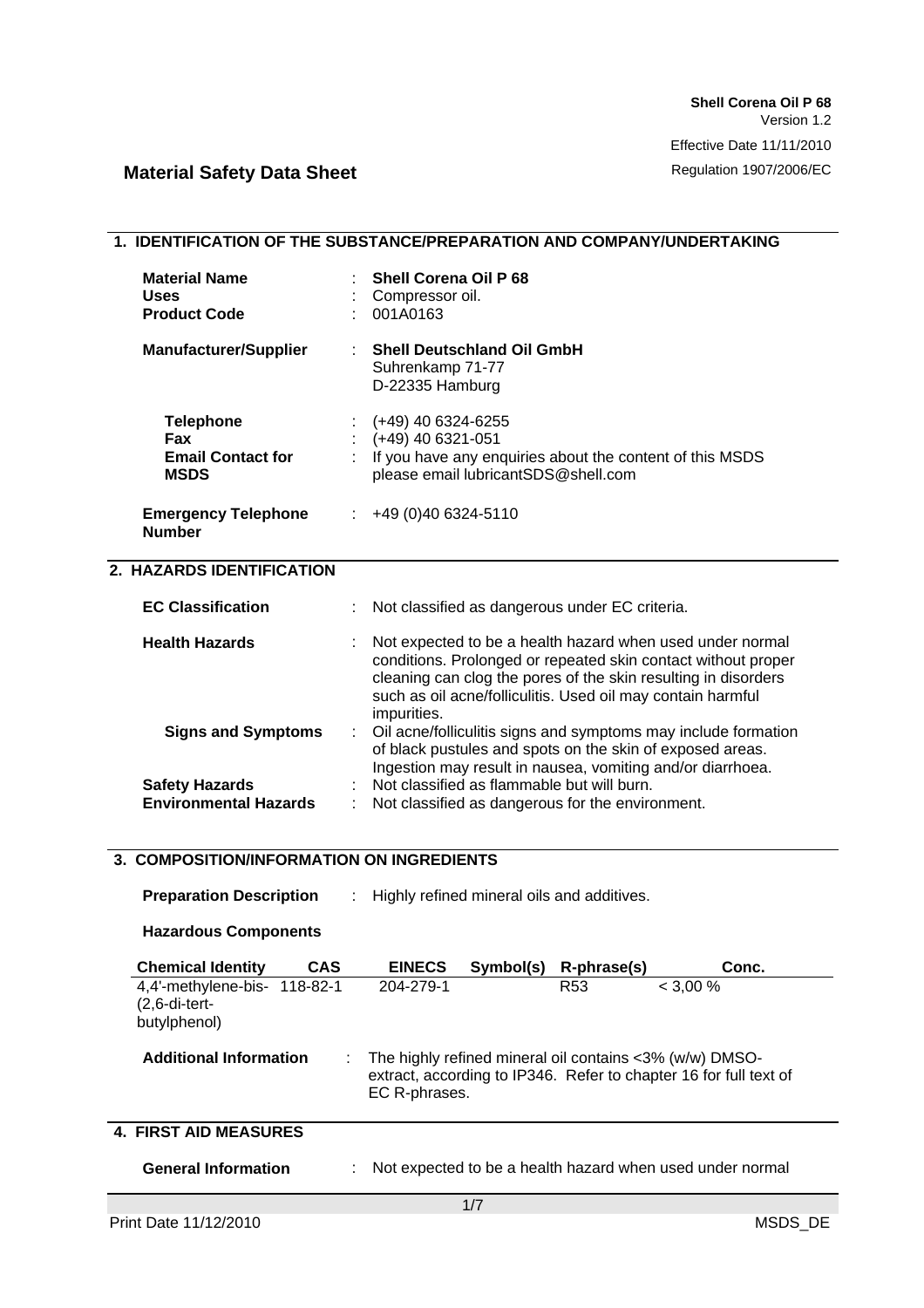Effective Date 11/11/2010

# **Material Safety Data Sheet Regulation 1907/2006/EC**

|                            |    | conditions.                                                                                                                                                                  |
|----------------------------|----|------------------------------------------------------------------------------------------------------------------------------------------------------------------------------|
| <b>Inhalation</b>          |    | : No treatment necessary under normal conditions of use. If<br>symptoms persist, obtain medical advice.                                                                      |
| <b>Skin Contact</b>        |    | : Remove contaminated clothing. Flush exposed area with water<br>and follow by washing with soap if available. If persistent<br>irritation occurs, obtain medical attention. |
| <b>Eye Contact</b>         |    | : Flush eye with copious quantities of water. If persistent<br>irritation occurs, obtain medical attention.                                                                  |
| Ingestion                  | t. | In general no treatment is necessary unless large quantities<br>are swallowed, however, get medical advice.                                                                  |
| <b>Advice to Physician</b> |    | : Treat symptomatically.                                                                                                                                                     |

### **5. FIRE FIGHTING MEASURES**

Clear fire area of all non-emergency personnel.

| <b>Specific Hazards</b>                                |    | Hazardous combustion products may include: A complex<br>mixture of airborne solid and liquid particulates and gases<br>(smoke). Carbon monoxide. Unidentified organic and inorganic<br>compounds. |
|--------------------------------------------------------|----|---------------------------------------------------------------------------------------------------------------------------------------------------------------------------------------------------|
| <b>Suitable Extinguishing</b><br>Media                 | ÷. | Foam, water spray or fog. Dry chemical powder, carbon<br>dioxide, sand or earth may be used for small fires only.                                                                                 |
| <b>Unsuitable Extinguishing</b><br>Media               |    | Do not use water in a jet.                                                                                                                                                                        |
| <b>Protective Equipment for</b><br><b>Firefighters</b> | ÷  | Proper protective equipment including breathing apparatus<br>must be worn when approaching a fire in a confined space.                                                                            |

### **6. ACCIDENTAL RELEASE MEASURES**

Avoid contact with spilled or released material. For guidance on selection of personal protective equipment see Chapter 8 of this Material Safety Data Sheet. See Chapter 13 for information on disposal. Observe the relevant local and international regulations.

| <b>Protective measures</b><br><b>Clean Up Methods</b><br><b>Additional Advice</b> | : Avoid contact with skin and eyes. Use appropriate containment<br>to avoid environmental contamination. Prevent from spreading<br>or entering drains, ditches or rivers by using sand, earth, or<br>other appropriate barriers.<br>: Slippery when spilt. Avoid accidents, clean up immediately.<br>Prevent from spreading by making a barrier with sand, earth or<br>other containment material. Reclaim liquid directly or in an<br>absorbent. Soak up residue with an absorbent such as clay,<br>sand or other suitable material and dispose of properly.<br>: Local authorities should be advised if significant spillages<br>cannot be contained. |
|-----------------------------------------------------------------------------------|---------------------------------------------------------------------------------------------------------------------------------------------------------------------------------------------------------------------------------------------------------------------------------------------------------------------------------------------------------------------------------------------------------------------------------------------------------------------------------------------------------------------------------------------------------------------------------------------------------------------------------------------------------|
| 7. HANDLING AND STORAGE                                                           |                                                                                                                                                                                                                                                                                                                                                                                                                                                                                                                                                                                                                                                         |
| <b>General Precautions</b>                                                        | Use local exhaust ventilation if there is risk of inhalation of<br>vapours, mists or aerosols. Properly dispose of any<br>contaminated rags or cleaning materials in order to prevent<br>fires. Use the information in this data sheet as input to a risk<br>assessment of local circumstances to help determine<br>appropriate controls for safe handling, storage and disposal of                                                                                                                                                                                                                                                                     |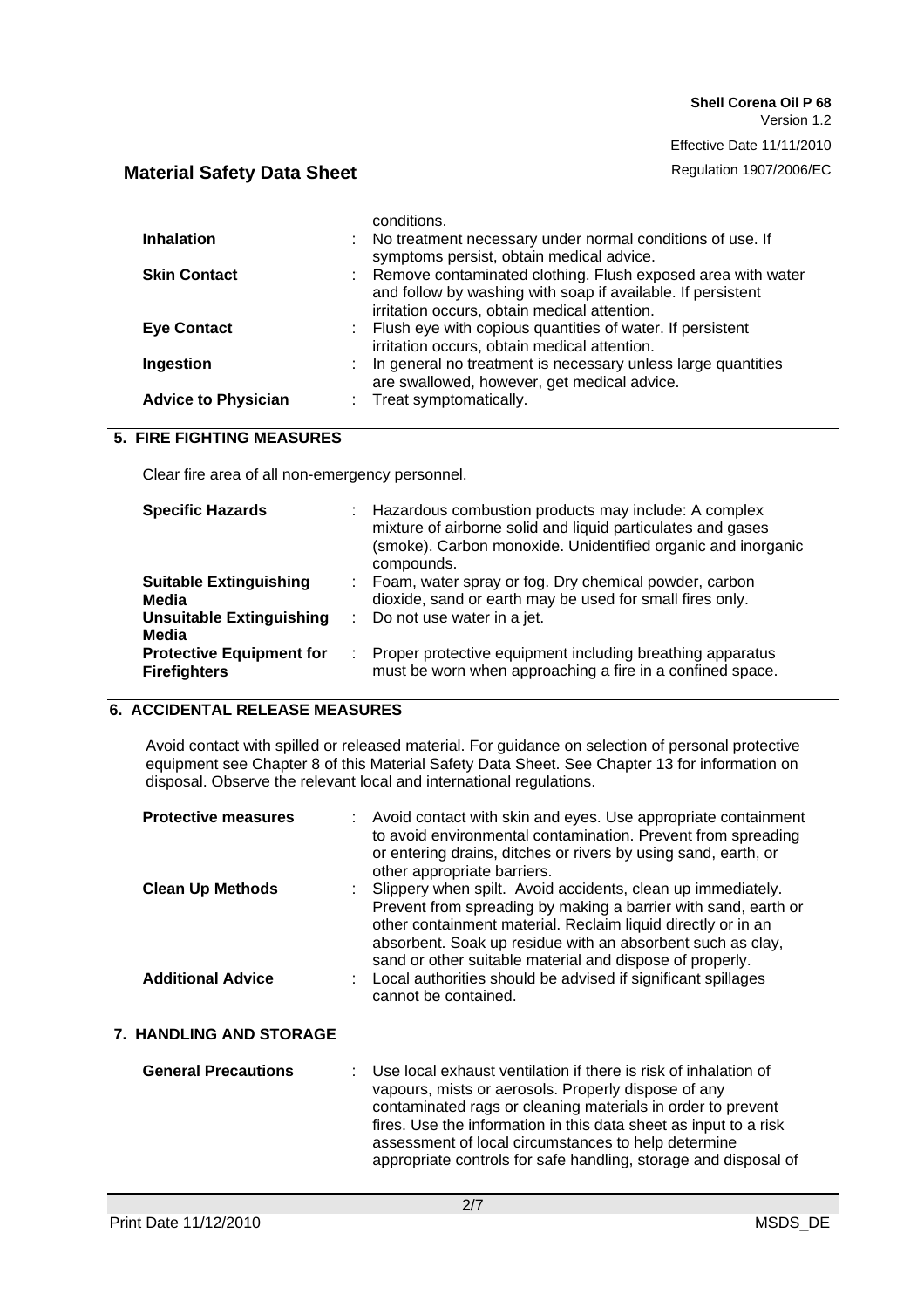Effective Date 11/11/2010

# **Material Safety Data Sheet Regulation 1907/2006/EC**

| this material.<br>Avoid prolonged or repeated contact with skin. Avoid inhaling<br>vapour and/or mists. When handling product in drums, safety<br>footwear should be worn and proper handling equipment<br>should be used. |
|----------------------------------------------------------------------------------------------------------------------------------------------------------------------------------------------------------------------------|
| : Keep container tightly closed and in a cool, well-ventilated<br>place. Use properly labelled and closeable containers. Storage<br>Temperature: 0 - 50°C / 32 - 122°F                                                     |
| : For containers or container linings, use mild steel or high<br>density polyethylene.                                                                                                                                     |
| $\therefore$ PVC.                                                                                                                                                                                                          |
| Polyethylene containers should not be exposed to high<br>temperatures because of possible risk of distortion.<br>Storage class: 10<br>Fire hazard classification: B                                                        |
|                                                                                                                                                                                                                            |

### **8. EXPOSURE CONTROLS/PERSONAL PROTECTION**

If the American Conference of Governmental Industrial Hygienists (ACGIH) value is provided on this document, it is provided for information only.

| <b>Material</b>                                                                                             | <b>Source</b> | Type                                                                                                                                                                                                                                                                                                                                                                                                                                                                                                                                                                                                                                                                                                                                                                                                                                                                                                                                                                                                                                                                                                       | ppm | mg/m3        | <b>Notation</b>                                                                                                                                                                                     |
|-------------------------------------------------------------------------------------------------------------|---------------|------------------------------------------------------------------------------------------------------------------------------------------------------------------------------------------------------------------------------------------------------------------------------------------------------------------------------------------------------------------------------------------------------------------------------------------------------------------------------------------------------------------------------------------------------------------------------------------------------------------------------------------------------------------------------------------------------------------------------------------------------------------------------------------------------------------------------------------------------------------------------------------------------------------------------------------------------------------------------------------------------------------------------------------------------------------------------------------------------------|-----|--------------|-----------------------------------------------------------------------------------------------------------------------------------------------------------------------------------------------------|
| Oil mist, mineral                                                                                           | <b>ACGIH</b>  | <b>TWA</b>                                                                                                                                                                                                                                                                                                                                                                                                                                                                                                                                                                                                                                                                                                                                                                                                                                                                                                                                                                                                                                                                                                 |     | $5$ mg/m $3$ |                                                                                                                                                                                                     |
|                                                                                                             |               | [Inhalable                                                                                                                                                                                                                                                                                                                                                                                                                                                                                                                                                                                                                                                                                                                                                                                                                                                                                                                                                                                                                                                                                                 |     |              |                                                                                                                                                                                                     |
|                                                                                                             |               | fraction.]                                                                                                                                                                                                                                                                                                                                                                                                                                                                                                                                                                                                                                                                                                                                                                                                                                                                                                                                                                                                                                                                                                 |     |              |                                                                                                                                                                                                     |
| <b>Exposure Controls</b><br><b>Personal Protective</b><br><b>Equipment</b><br><b>Respiratory Protection</b> | ÷             | based on a risk assessment of local circumstances.<br>Appropriate measures include: Adequate ventilation to control<br>airborne concentrations. Where material is heated, sprayed or<br>mist formed, there is greater potential for airborne<br>concentrations to be generated.<br>Personal protective equipment (PPE) should meet<br>recommended national standards. Check with PPE suppliers.<br>No respiratory protection is ordinarily required under normal<br>conditions of use. In accordance with good industrial hygiene<br>practices, precautions should be taken to avoid breathing of<br>material. If engineering controls do not maintain airborne<br>concentrations to a level which is adequate to protect worker<br>health, select respiratory protection equipment suitable for the<br>specific conditions of use and meeting relevant legislation.<br>Check with respiratory protective equipment suppliers. Where<br>air-filtering respirators are suitable, select an appropriate<br>combination of mask and filter. Select a filter suitable for<br>>65 °C (149 °F)] meeting EN14387. |     |              | The level of protection and types of controls necessary will vary<br>depending upon potential exposure conditions. Select controls<br>combined particulate/organic gases and vapours [boiling point |
| <b>Hand Protection</b>                                                                                      |               | Where hand contact with the product may occur the use of<br>gloves approved to relevant standards (e.g. Europe: EN374,<br>US: F739) made from the following materials may provide                                                                                                                                                                                                                                                                                                                                                                                                                                                                                                                                                                                                                                                                                                                                                                                                                                                                                                                          |     |              |                                                                                                                                                                                                     |

#### **Occupational Exposure Limits**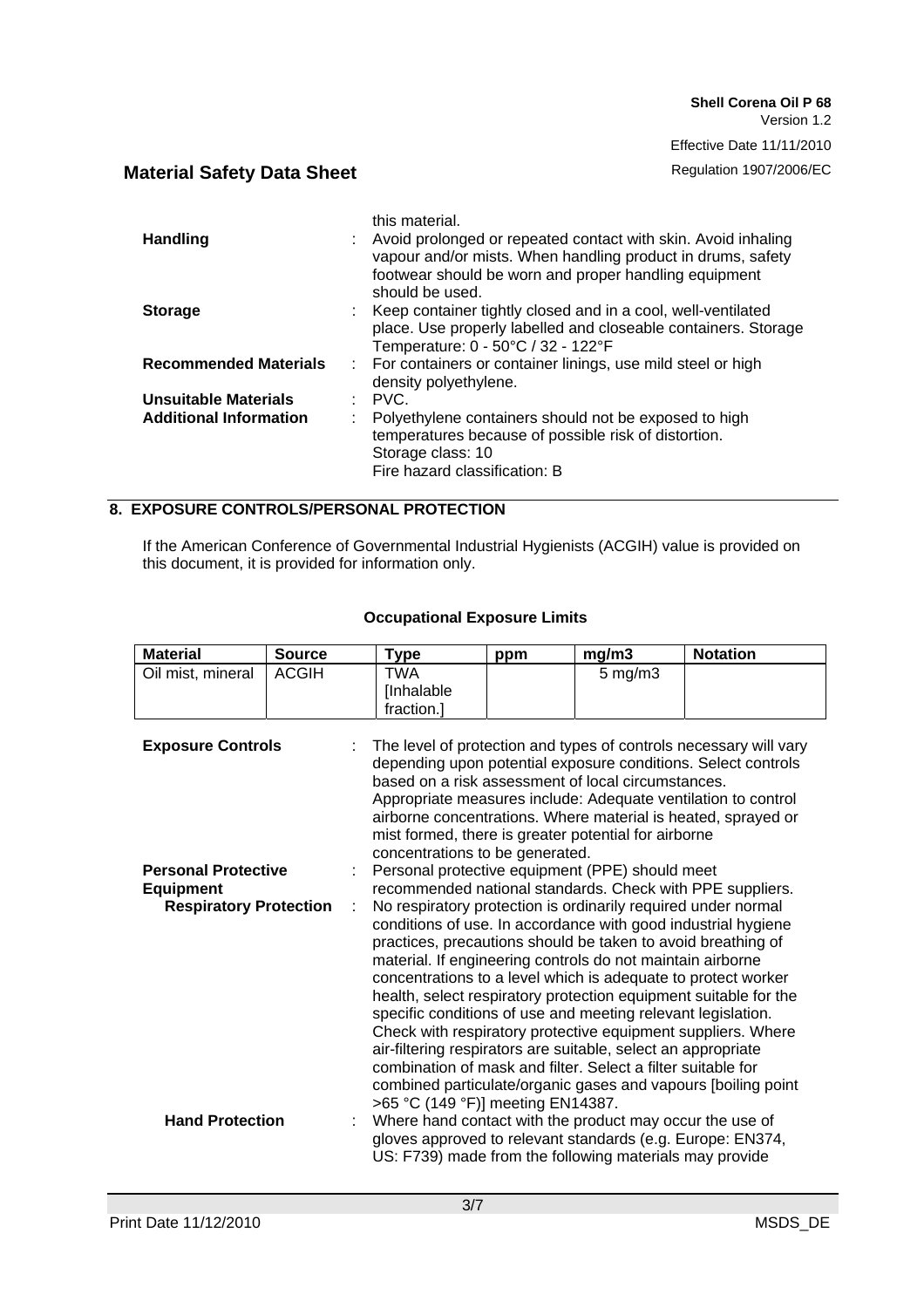|                                                   | suitable chemical protection: PVC, neoprene or nitrile rubber<br>gloves. Suitability and durability of a glove is dependent on<br>usage, e.g. frequency and duration of contact, chemical<br>resistance of glove material, glove thickness, dexterity. Always<br>seek advice from glove suppliers. Contaminated gloves should<br>be replaced. Personal hygiene is a key element of effective<br>hand care. Gloves must only be worn on clean hands. After<br>using gloves, hands should be washed and dried thoroughly.<br>Application of a non-perfumed moisturizer is recommended. |
|---------------------------------------------------|--------------------------------------------------------------------------------------------------------------------------------------------------------------------------------------------------------------------------------------------------------------------------------------------------------------------------------------------------------------------------------------------------------------------------------------------------------------------------------------------------------------------------------------------------------------------------------------|
| <b>Eye Protection</b>                             | Wear safety glasses or full face shield if splashes are likely to<br>occur. Approved to EU Standard EN166.                                                                                                                                                                                                                                                                                                                                                                                                                                                                           |
| <b>Protective Clothing</b>                        | Skin protection not ordinarily required beyond standard issue<br>work clothes.                                                                                                                                                                                                                                                                                                                                                                                                                                                                                                       |
| <b>Monitoring Methods</b>                         | Monitoring of the concentration of substances in the breathing<br>zone of workers or in the general workplace may be required to<br>confirm compliance with an OEL and adequacy of exposure<br>controls. For some substances biological monitoring may also<br>be appropriate.                                                                                                                                                                                                                                                                                                       |
| <b>Environmental Exposure</b><br><b>Controls</b>  | Minimise release to the environment. An environmental<br>assessment must be made to ensure compliance with local<br>environmental legislation.                                                                                                                                                                                                                                                                                                                                                                                                                                       |
| 9. PHYSICAL AND CHEMICAL PROPERTIES               |                                                                                                                                                                                                                                                                                                                                                                                                                                                                                                                                                                                      |
| Appearance<br>Odour                               | Light brown. Liquid at room temperature.<br>Slight hydrocarbon.                                                                                                                                                                                                                                                                                                                                                                                                                                                                                                                      |
| рH                                                | Not applicable.                                                                                                                                                                                                                                                                                                                                                                                                                                                                                                                                                                      |
| Initial Boiling Point and<br><b>Boiling Range</b> | $>$ 280 °C / 536 °F estimated value(s)                                                                                                                                                                                                                                                                                                                                                                                                                                                                                                                                               |
| Pour point                                        | Typical -18 $°C / 0$ °F                                                                                                                                                                                                                                                                                                                                                                                                                                                                                                                                                              |

| Flash point                | : Typical 235 °C / 455 °F (COC)                             |
|----------------------------|-------------------------------------------------------------|
| Upper / lower Flammability | : Typical 1 - 10 %(V) (based on mineral oil)                |
| or Explosion limits        |                                                             |
| Auto-ignition temperature  | : $>$ 320 °C / 608 °F                                       |
| Vapour pressure            | : $<$ 0,5 Pa at 20 °C / 68 °F (estimated value(s))          |
| Density                    | : Typical 885 kg/m3 at 15 °C / 59 °F                        |
| Water solubility           | : Negligible.                                               |
| n-octanol/water partition  | $\therefore$ > 6 (based on information on similar products) |
| coefficient (log Pow)      |                                                             |
| Kinematic viscosity        | : Typical 68 mm2/s at 40 $^{\circ}$ C / 104 $^{\circ}$ F    |
| Vapour density (air=1)     | $:$ > 1 (estimated value(s))                                |
| Evaporation rate (nBuAc=1) | : Data not available                                        |
|                            |                                                             |

### **10. STABILITY AND REACTIVITY**

| <b>Stability</b>              | : Stable.                                                   |
|-------------------------------|-------------------------------------------------------------|
| <b>Conditions to Avoid</b>    | : Extremes of temperature and direct sunlight.              |
| <b>Materials to Avoid</b>     | : Strong oxidising agents.                                  |
| <b>Hazardous</b>              | : Hazardous decomposition products are not expected to form |
| <b>Decomposition Products</b> | during normal storage.                                      |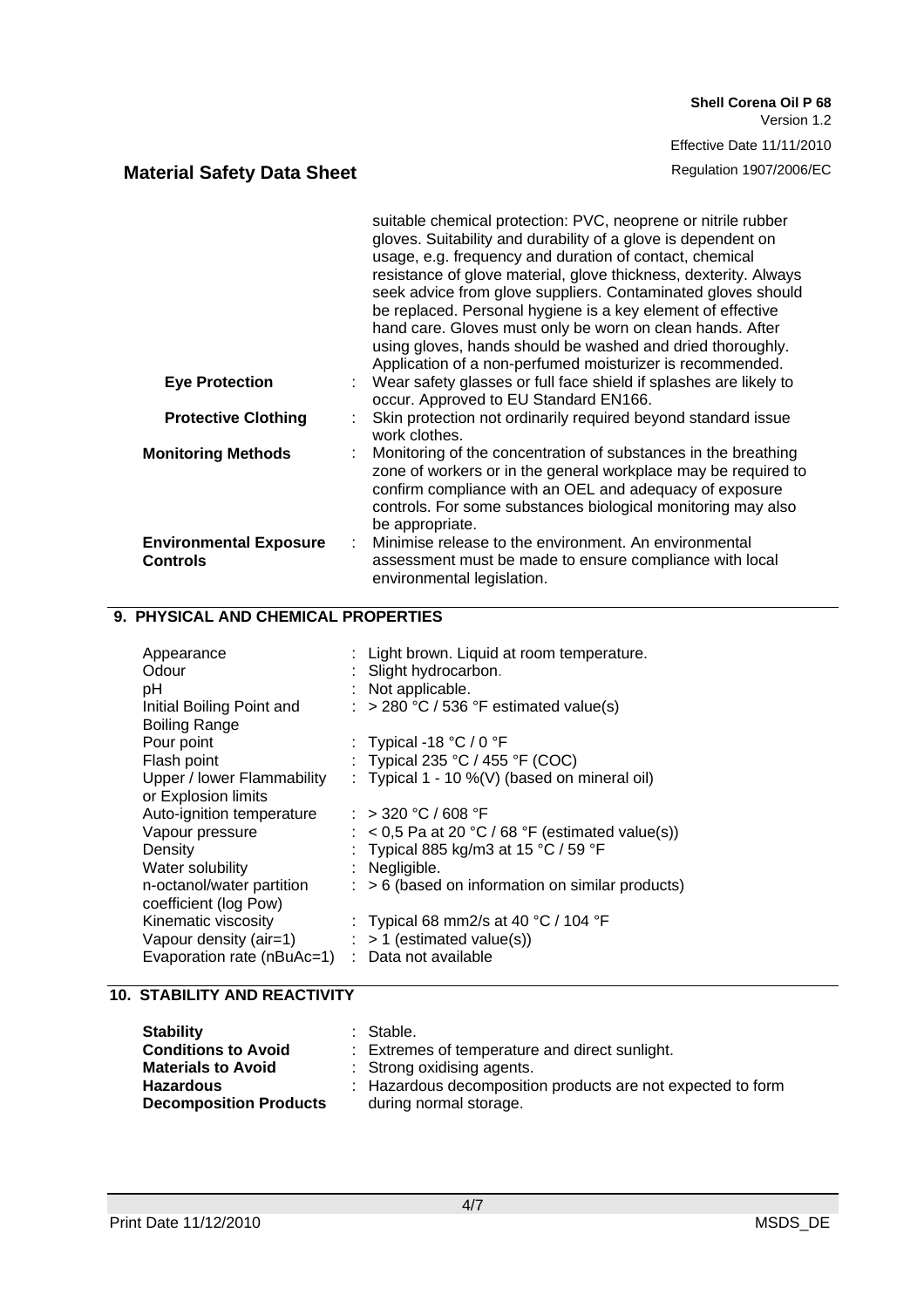### **11. TOXICOLOGICAL INFORMATION**

| <b>Basis for Assessment</b>                              | ÷  | Information given is based on data on the components and the<br>toxicology of similar products.                                                                                                                                                                                                                           |
|----------------------------------------------------------|----|---------------------------------------------------------------------------------------------------------------------------------------------------------------------------------------------------------------------------------------------------------------------------------------------------------------------------|
| <b>Acute Oral Toxicity</b>                               |    | Expected to be of low toxicity: LD50 > 5000 mg/kg, Rat                                                                                                                                                                                                                                                                    |
| <b>Acute Dermal Toxicity</b>                             | ÷  | Expected to be of low toxicity: LD50 > 5000 mg/kg, Rabbit                                                                                                                                                                                                                                                                 |
| <b>Acute Inhalation Toxicity</b>                         |    | Not considered to be an inhalation hazard under normal<br>conditions of use.                                                                                                                                                                                                                                              |
| <b>Skin Irritation</b>                                   |    | Expected to be slightly irritating.                                                                                                                                                                                                                                                                                       |
| <b>Eye Irritation</b>                                    |    | Expected to be slightly irritating.                                                                                                                                                                                                                                                                                       |
| <b>Respiratory Irritation</b>                            |    | Inhalation of vapours or mists may cause irritation.                                                                                                                                                                                                                                                                      |
| <b>Sensitisation</b>                                     |    | Not expected to be a skin sensitiser.                                                                                                                                                                                                                                                                                     |
| <b>Repeated Dose Toxicity</b>                            | t  | Not expected to be a hazard.                                                                                                                                                                                                                                                                                              |
| <b>Mutagenicity</b>                                      |    | Not considered a mutagenic hazard.                                                                                                                                                                                                                                                                                        |
| Carcinogenicity                                          | ÷  | Product contains mineral oils of types shown to be non-<br>carcinogenic in animal skin-painting studies. Highly refined<br>mineral oils are not classified as carcinogenic by the<br>International Agency for Research on Cancer (IARC). Other<br>components are not known to be associated with carcinogenic<br>effects. |
| <b>Reproductive and</b><br><b>Developmental Toxicity</b> |    | Not expected to be a hazard.                                                                                                                                                                                                                                                                                              |
| <b>Additional Information</b>                            | ÷. | Used oils may contain harmful impurities that have<br>accumulated during use. The concentration of such impurities<br>will depend on use and they may present risks to health and<br>the environment on disposal. ALL used oil should be handled<br>with caution and skin contact avoided as far as possible.             |

## **12. ECOLOGICAL INFORMATION**

Ecotoxicological data have not been determined specifically for this product. Information given is based on a knowledge of the components and the ecotoxicology of similar products.

| <b>Acute Toxicity</b>        | Poorly soluble mixture. May cause physical fouling of aquatic<br>organisms. Expected to be practically non toxic: LL/EL/IL50 ><br>100 mg/l (to aquatic organisms) (LL/EL50 expressed as the<br>nominal amount of product required to prepare aqueous test<br>extract). Mineral oil is not expected to cause any chronic<br>effects to aquatic organisms at concentrations less than 1 mg/l. |
|------------------------------|---------------------------------------------------------------------------------------------------------------------------------------------------------------------------------------------------------------------------------------------------------------------------------------------------------------------------------------------------------------------------------------------|
| <b>Mobility</b>              | Liquid under most environmental conditions. Floats on water. If<br>it enters soil, it will adsorb to soil particles and will not be<br>mobile.                                                                                                                                                                                                                                              |
| Persistence/degradability    | Expected to be not readily biodegradable. Major constituents<br>are expected to be inherently biodegradable, but the product<br>contains components that may persist in the environment.                                                                                                                                                                                                    |
| <b>Bioaccumulation</b>       | Contains components with the potential to bioaccumulate.                                                                                                                                                                                                                                                                                                                                    |
| <b>Other Adverse Effects</b> | : Product is a mixture of non-volatile components, which are not<br>expected to be released to air in any significant quantities. Not<br>expected to have ozone depletion potential, photochemical<br>ozone creation potential or global warming potential.                                                                                                                                 |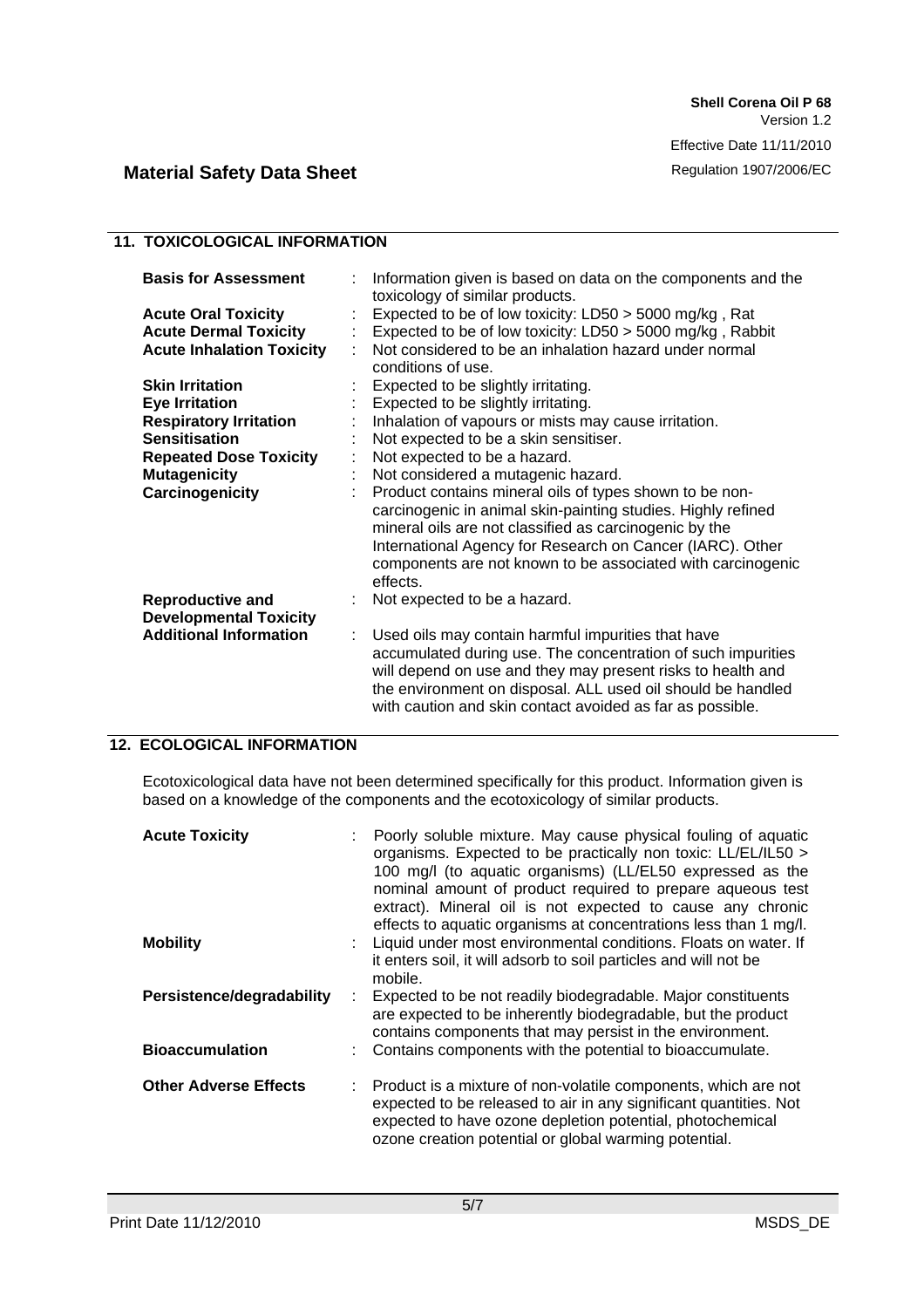| <b>13. DISPOSAL CONSIDERATIONS</b> |                                                                                                                                                                                                                                                                                                                                                               |  |
|------------------------------------|---------------------------------------------------------------------------------------------------------------------------------------------------------------------------------------------------------------------------------------------------------------------------------------------------------------------------------------------------------------|--|
| <b>Material Disposal</b>           | : Recover or recycle if possible. It is the responsibility of the<br>waste generator to determine the toxicity and physical<br>properties of the material generated to determine the proper<br>waste classification and disposal methods in compliance with<br>applicable regulations. Do not dispose into the environment, in<br>drains or in water courses. |  |
| <b>Container Disposal</b>          | : Dispose in accordance with prevailing regulations, preferably to<br>a recognised collector or contractor. The competence of the<br>collector or contractor should be established beforehand.                                                                                                                                                                |  |
| <b>Local Legislation</b>           | : Disposal should be in accordance with applicable regional,<br>national, and local laws and regulations.<br>EU Waste Disposal Code (EWC): 13 02 05 mineral-based non-<br>chlorinated engine, gear and lubricating oils. Classification of<br>waste is always the responsibility of the end user.                                                             |  |

### **14. TRANSPORT INFORMATION**

### **ADR**

This material is not classified as dangerous under ADR regulations.

#### **RID**

This material is not classified as dangerous under RID regulations.

#### **ADNR**

This material is not classified as dangerous under ADNR regulations.

#### **IMDG**

This material is not classified as dangerous under IMDG regulations.

#### **IATA (Country variations may apply)**

This material is not classified as dangerous under IATA regulations.

## **15. REGULATORY INFORMATION**

The regulatory information is not intended to be comprehensive. Other regulations may apply to this material.

| <b>EC Classification</b>         | Not classified as dangerous under EC criteria. |
|----------------------------------|------------------------------------------------|
| <b>EC Symbols</b>                | No Hazard Symbol required                      |
| <b>EC Risk Phrases</b>           | Not classified.                                |
| <b>EC Safety Phrases</b>         | Not classified.                                |
| <b>Chemical Inventory Status</b> |                                                |
| <b>EINECS</b>                    | All components                                 |
|                                  | listed or polymer                              |
|                                  | exempt.                                        |
| <b>TSCA</b>                      | All components                                 |
|                                  | listed.                                        |
|                                  |                                                |